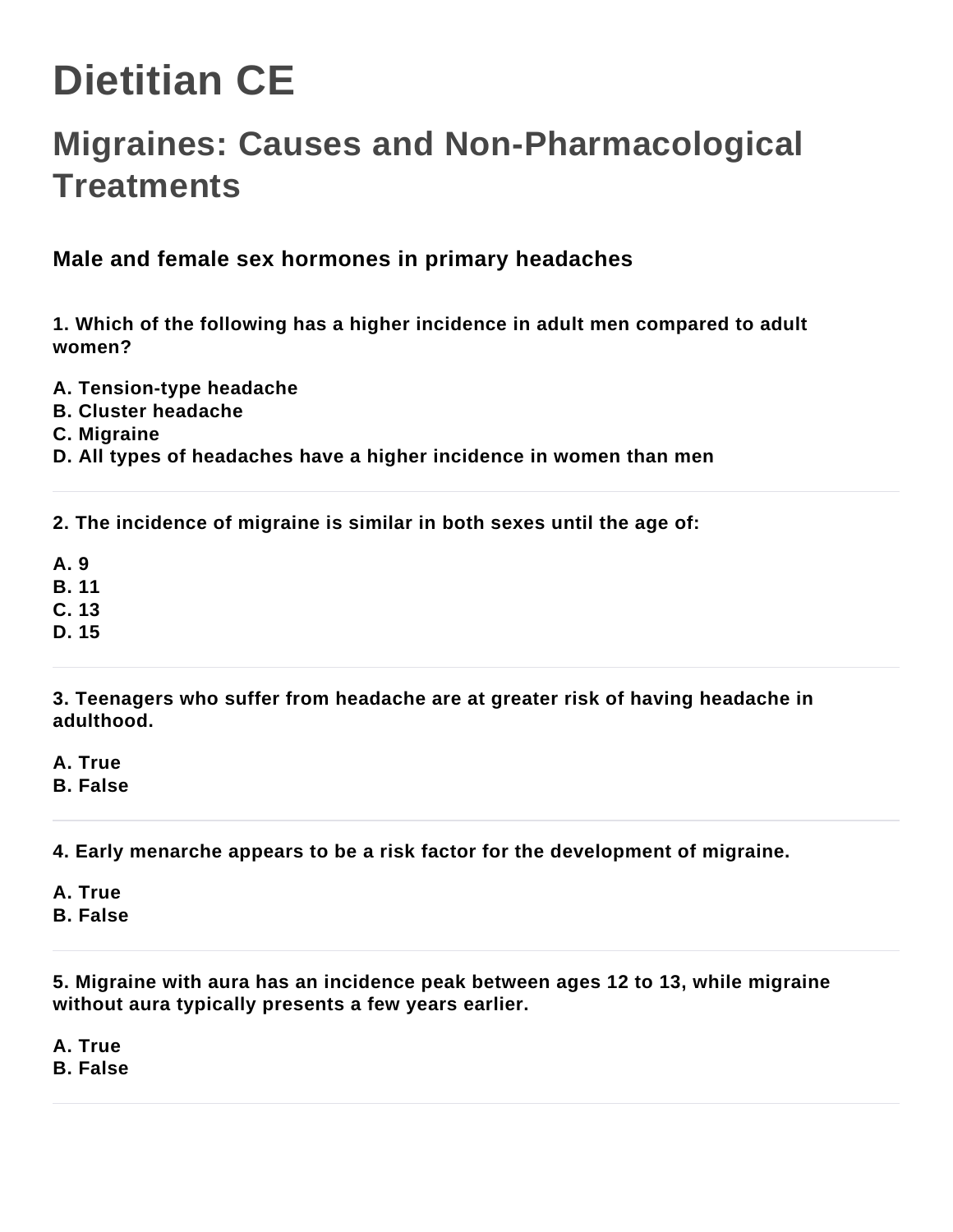**6. Higher urinary levels of pregnandiol glucuronide, a metabolite of progesterone, are associated with a higher migraine frequency in girls:**

- **A. Before menarche**
- **B. After menarche**
- **C. Both before and after menarche**

**D. Higher urinary levels of pregnandiol glucuronide are associated with lower migraine frequency in girls before and after menarche**

**7. A prevalence peak of migraine is reached in women between the ages of:**

**A. 15 and 25 B. 25 and 35 C. 35 and 45**

**D. 45 and 55**

**8. Neuroimaging studies have revealed sex-specific activation patterns, with an increased activation of the \_\_\_\_\_ in women, involved in pain sensation and affective processing.**

- **A. Insula only**
- **B. Precuneus only**
- **C. Both the insula and the precuneus**
- **D. Insula, precuneus, and hypothalamus**

**9. Obese woman appear to have more than a twofold risk of episodic and chronic migraine.**

**A. True**

**B. False**

**10. The levels of \_\_\_\_\_, a neuropeptide with a key role in migraine pathophysiology, are higher in women of reproductive age than in men.**

**A. Neuropeptide gamma**

- **B. Cholecystokinin**
- **C. Glucagon-like peptide-1**
- **D. Calcitonin gene-related peptide**

**11. A previous study found a protective role of the PROGINS polymorphism in the Caucasian population.**

**A. True**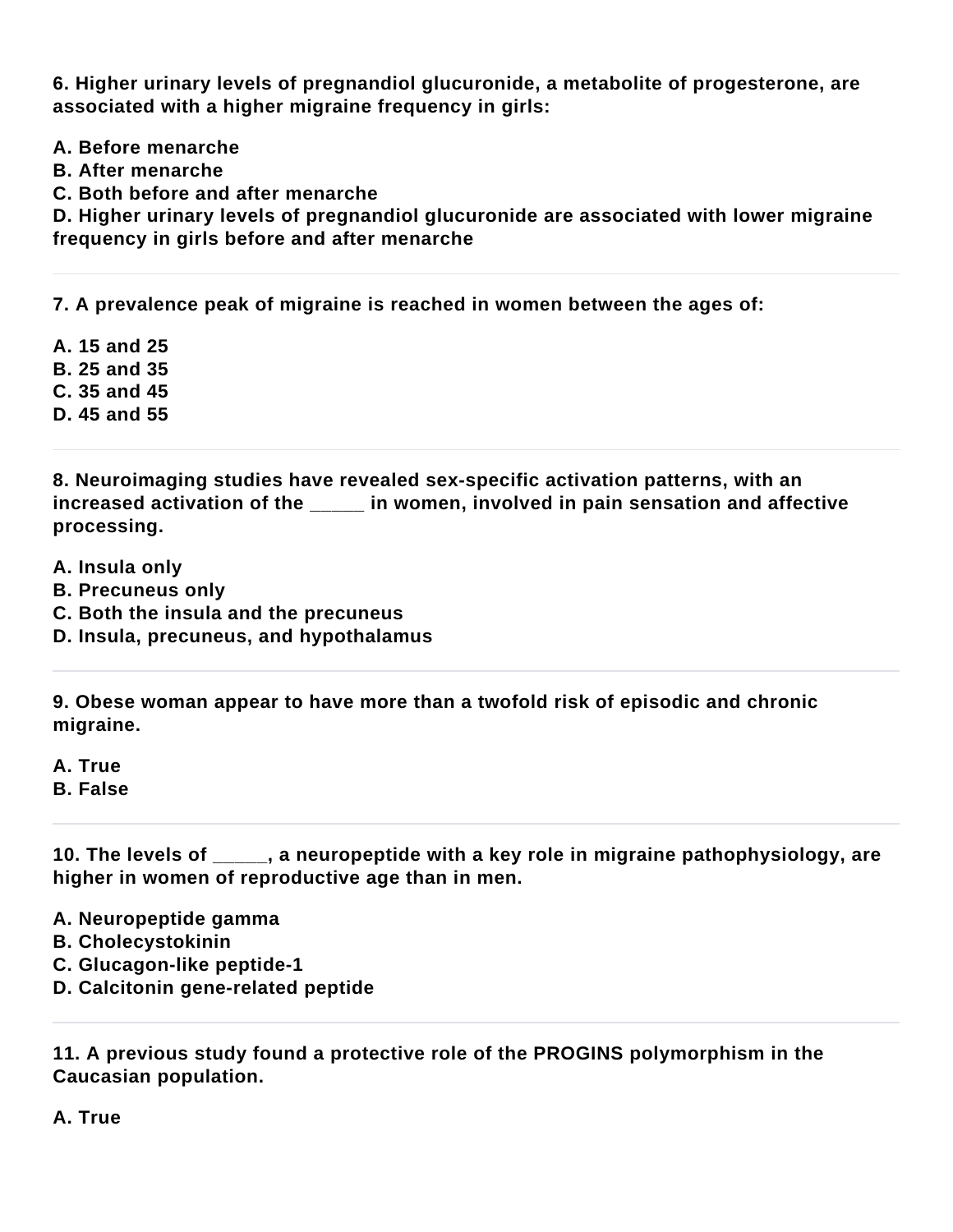**12. The probability of migraine to occur during the \_\_\_\_\_ period is twice as high compared to any other period of the menstrual cycle.**

**A. Ovulation**

- **B. Perimenstrual**
- **C. Follicular**
- **D. Luteal**

**13. Migraine associated with menstruation is mostly of the type with aura.**

**A. True**

**B. False**

**14. Intramuscular injections of \_\_\_\_\_, administered before menstruation, postponed migraine attacks.**

- **A. Estrogen**
- **B. Progesterone**

**C. Both estrogen and progesterone postponed migraine attacks**

**D. Neither estrogen nor progesterone postponed migraine attacks**

**15. Some studies suggest that phytoestrogens like \_\_\_\_\_ could have a beneficial effect on migraine.**

- **A. Soy isoflavone**
- **B. Dong quai**
- **C. Black cohosh**

**D. Soy isoflavone, dong quai, black cohosh could all have a beneficial effect on migraine**

**16. All of the following are possible contraceptive strategies to reduce headache, except:**

**A. Extended-cycle combined hormonal contraception**

- **B. Progesterone-only contraception**
- **C. New generation hormones such as estradiol validate / dienogest**
- **D. Combined hormonal therapies with high dosed estrogen**

**17. There is evidence that tension-type headache is influenced by hormonal contraception.**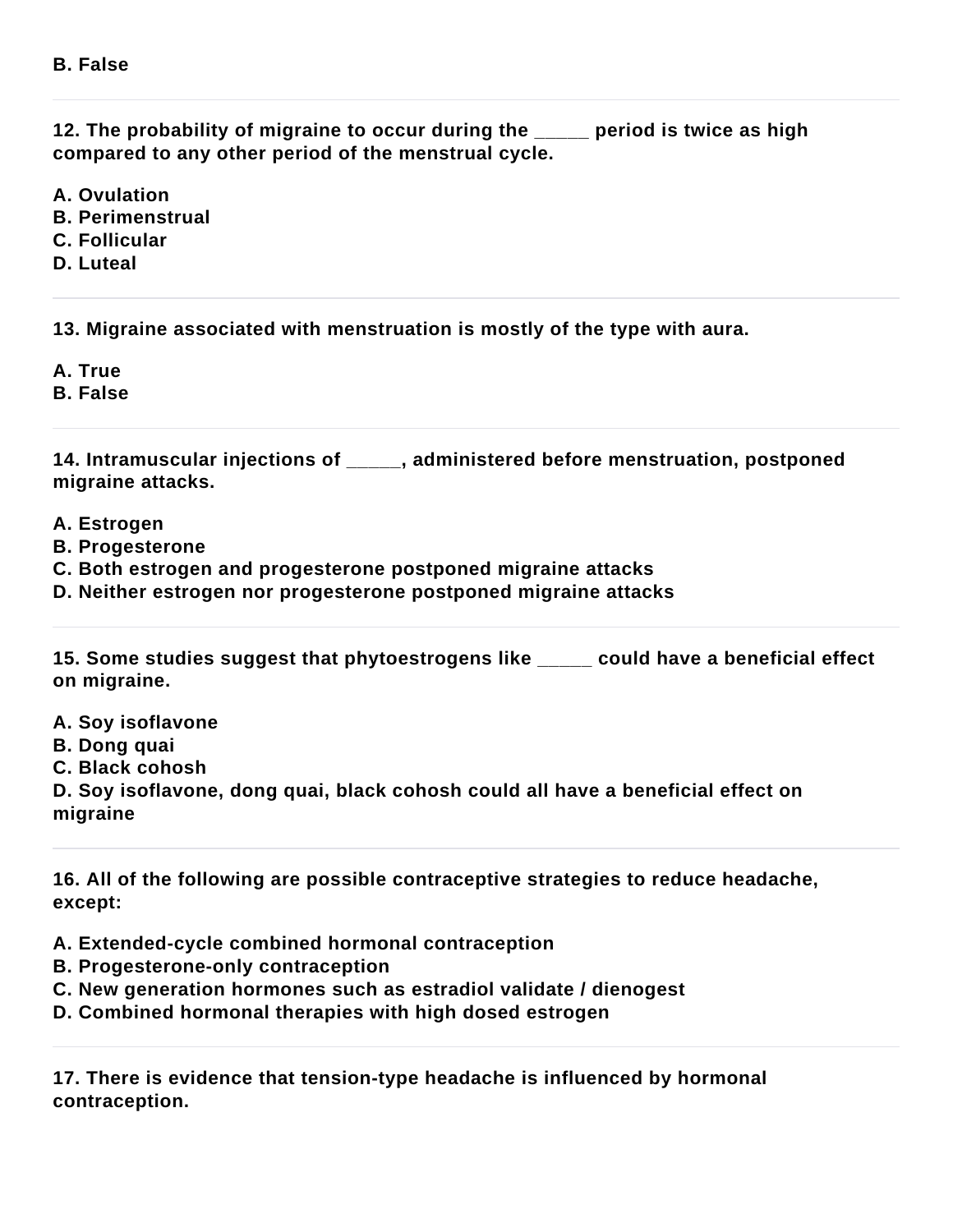#### **A. True B. False**

**18. The hypothalamus is thought to be involved in \_\_\_\_\_ pathophysiology based on its periodic time locked occurrence.**

- **A. Tension-type headache**
- **B. Cluster headache**
- **C. Migraine**
- **D. The hypothalamus is involved in all types of headaches**

**19. Both male and female cluster patients show high testosterone levels.**

- **A. True**
- **B. False**

**20. Pituitary diseases are often associated with secondary headaches.**

- **A. True**
- **B. False**

**21. Menopausal transition seems to negatively impact migraine frequency.**

- **A. True**
- **B. False**

**22. The amount of estrogen withdrawal episodes is correlated to headache attack frequency in women with menstrual migraine in:**

- **A. Early perimenopause**
- **B. Late perimenopause**
- **C. Early postmenopause**
- **D. Late postmenopause**

**23. Another potential mechanism that can increase menstrual migraine attack frequency is:**

- **A. Vitamin B12 deficiency**
- **B. Vitamin K deficiency**
- **C. Iron deficiency**
- **D. Magnesium deficiency**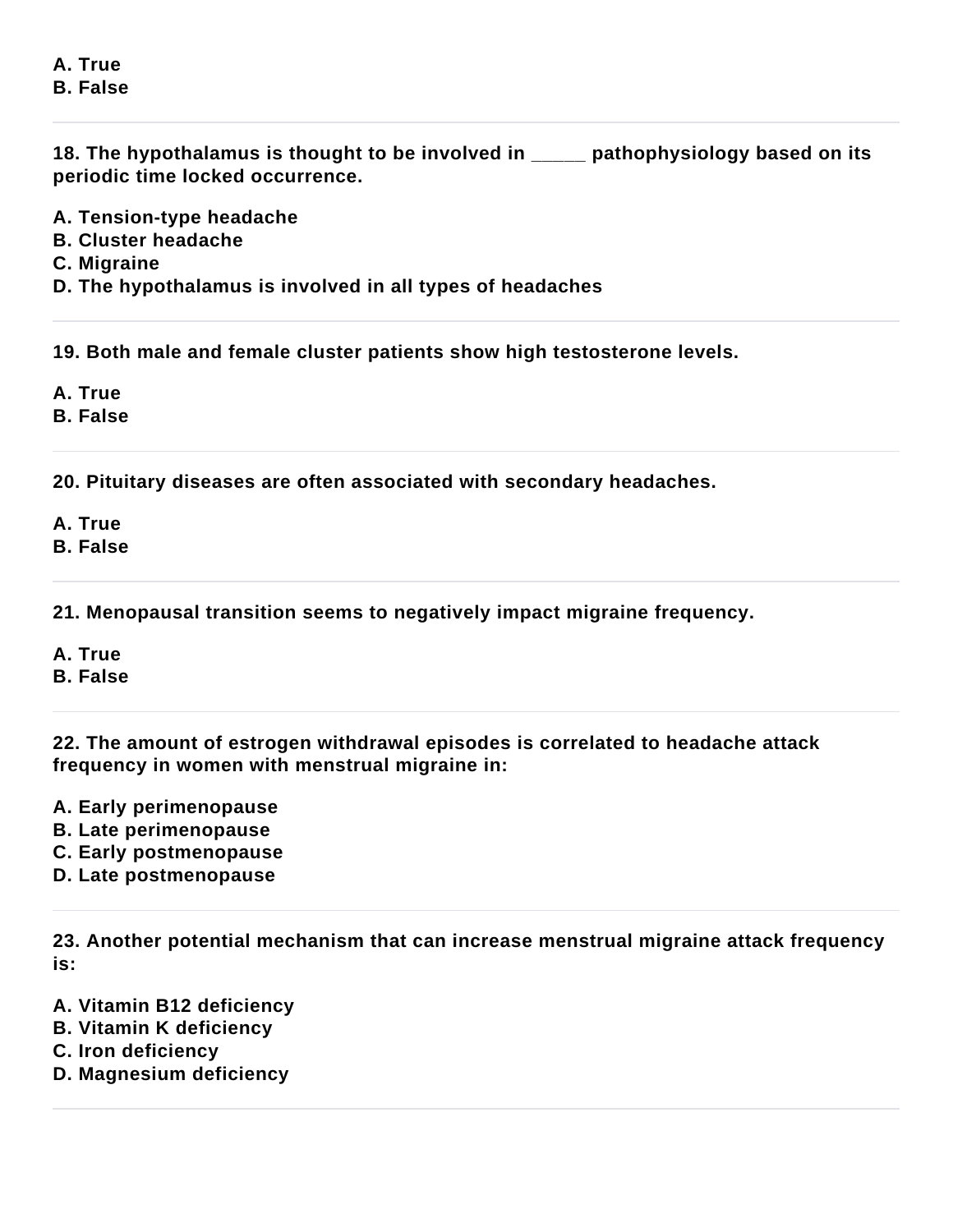**24. The premenstrual syndrome seems a predictor of migraine attack frequency increase for women entering menopause.**

**A. True**

**B. False**

**25. Hormone replacement therapy should be stopped immediately if there is any of the following, except for:**

- **A. A new onset migraine with aura.**
- **B. A new onset migraine without aura.**
- **C. A clear increase in frequency or worsening of migraine with aura.**
- **D. Transitory ischemic attack or other vascular pathology.**

**26. Which of the following seems to reduce migraine frequency?**

- **A. Natural menopause**
- **B. Surgically induced menopause**
- **C. Both natural and surgically induced menopause**
- **D. Neither natural nor surgically induced menopause**

**27. All of the following are the most common risk factors for tension-type headache, except for:**

- **A. Stress**
- **B. Fatigue**
- **C. Sleep disturbance**
- **D. Menstruation**

**28. The prevalence of tension-type headache in premenopausal women is reported to be higher than in postmenopausal women.**

**A. True**

**B. False**

**29. According to the literature the course of cluster headache is biphasic, with the first peak of onset seen around the age of 20 and the second at age:**

**A. 30 to 40 B. 40 to 50 C. 50 to 60 D. 60 to 70**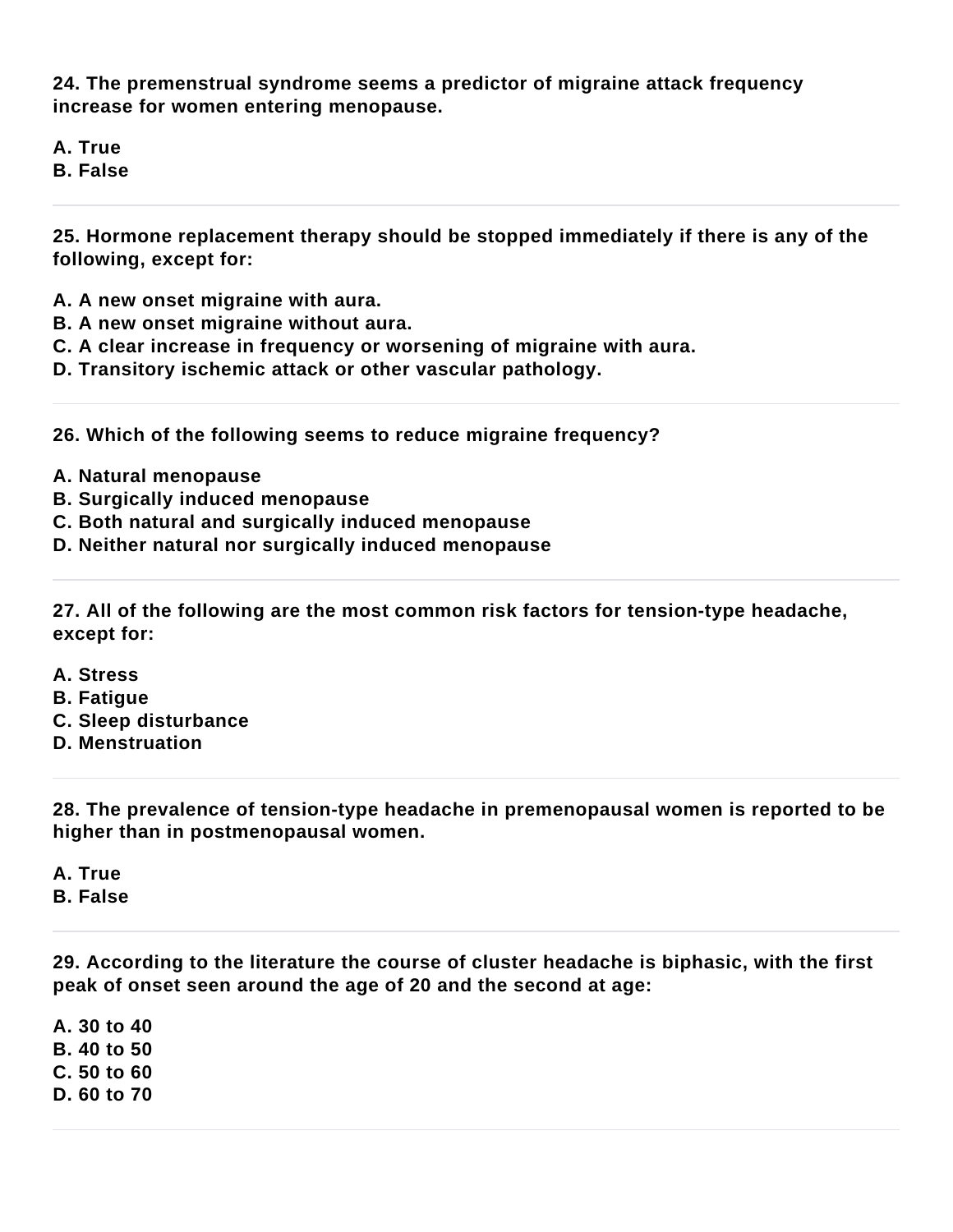**30. All studies show that headache is more prevalent in women compared to men at all ages, even among the elderly.**

**A. True**

**B. False**

**31. Migraine pain has been linked to:**

- **A. Cortical spreading depression**
- **B. The neurovascular system**
- **C. Both cortical spreading depression and the neurovascular system**
- **D. Neither cortical spreading depression nor the neurovascular system**

**32. HRT is contraindicated from \_\_\_\_\_ years after menopause or in women aged 60 years or older due to its potential cardiovascular side effects.**

**A. 4 B. 6 C. 8**

**D. 10**

**33. A study has shown that male-to-female transsexuals who use antiandrogens to suppress male sex characteristics and estrogens to induce female sex characteristics have migraine rates similar to genetic females.**

**A. True B. False**

**34. The characteristic physical attributes of cluster headache patients is due to high testosterone levels.**

**A. True B. False**

## **Novel hypotheses emerging from GWAS in migraine?**

**35. The genetic contribution seems stronger in the more common migraine without aura than migraine with aura subtype.**

**A. True**

**B. False**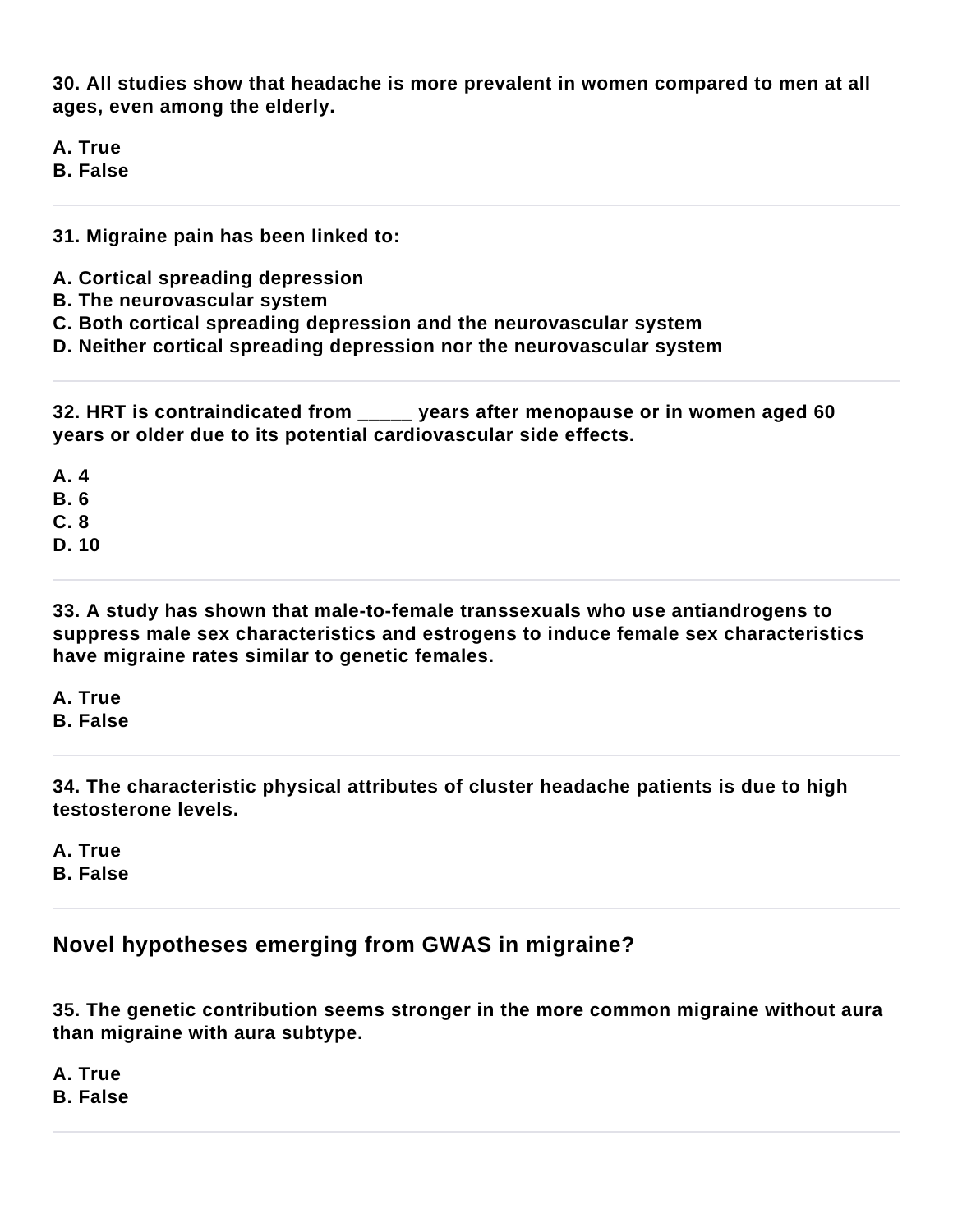**36. Which of the following is a potent vasoconstrictor that acts on smooth muscle cells and has previously been implicated in migraine?**

**A. CCM2L B. MED14 C. ET-1 D. NOTCH3**

**37. Homeostasis of \_\_\_\_\_ may contribute to migraine susceptibility.**

- **A. Metal ions**
- **B. Sex hormones**
- **C. Blood glucose**
- **D. Angiotensin**

### **Migraine-provoking substances evoke periorbital allodynia in mice**

**38. Occupational expose to, or treatment with, organic nitrates has long been known to provoke headaches.**

**A. True**

**B. False**

**39. The ability of glyceryl trinitrate to provoke the mild / early headache is temporally associated with the short-lived release of \_\_\_\_\_ and ensuing vasodilation.**

- **A. Estrogen**
- **B. Renin**
- **C. Nitric oxide**
- **D. Aldosterone**

**40. Vasodilation is elicited by a majority of the migraine provoking agents proving that the vascular response is essential for generating delayed migraine attacks.**

**A. True B. False**

**41. Which of the following prostaglandins was unable to evoke migraine-like attacks in patients?**

**A. PGE2 B. PGF2-alpha**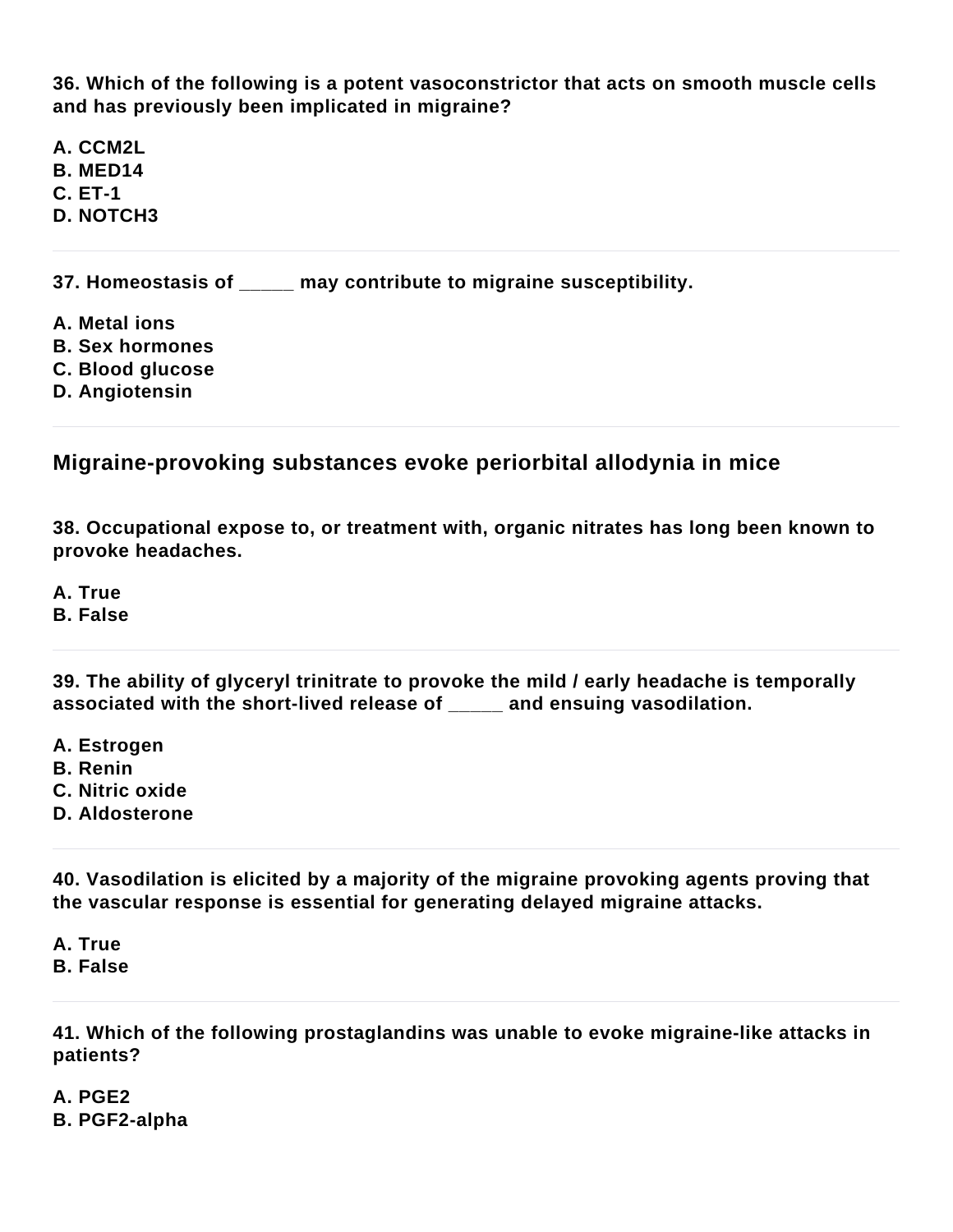#### **C. PGI2**

**D. All prostaglandins induce headaches and migraine-like attacks in humans**

**42. Histamine, a key proinflammatory and allergic mediator with a proalgesic role provokes migraine-like attacks in patients.**

**A. True**

**B. False**

**43. All vasodilators tested evoked allodynia, thus indicating that vascular activity is sufficient to elicit pain.**

**A. True B. False**

**Quantitative magnetic resonance imaging of the upper trapezius muscles assessment of myofascial trigger points in patients with migraine**

**44. Muscular pain in the \_\_\_\_\_ area has shown to be particularly common in subjects suffering from migraine.**

- **A. Jaw and temporal**
- **B. Eye and temporal**
- **C. Forehead**
- **D. Neck and shoulder**

**45. Evidence of an important role of mTrPs of the \_\_\_\_\_ area in the context of migraine is further provided by the finding that migraine attacks can be triggered by manually applied pressure to these points.**

- **A. Jaw**
- **B. Temporal**
- **C. Neck**
- **D. Shoulder**

**46. Migraine has partially been attributed to nociceptive myofascial inputs that increased cortical neuronal excitability, with reported higher pressure pain thresholds of upper trapezius muscles in subjects with migraine when compared to controls without migraine.**

**A. True B. False**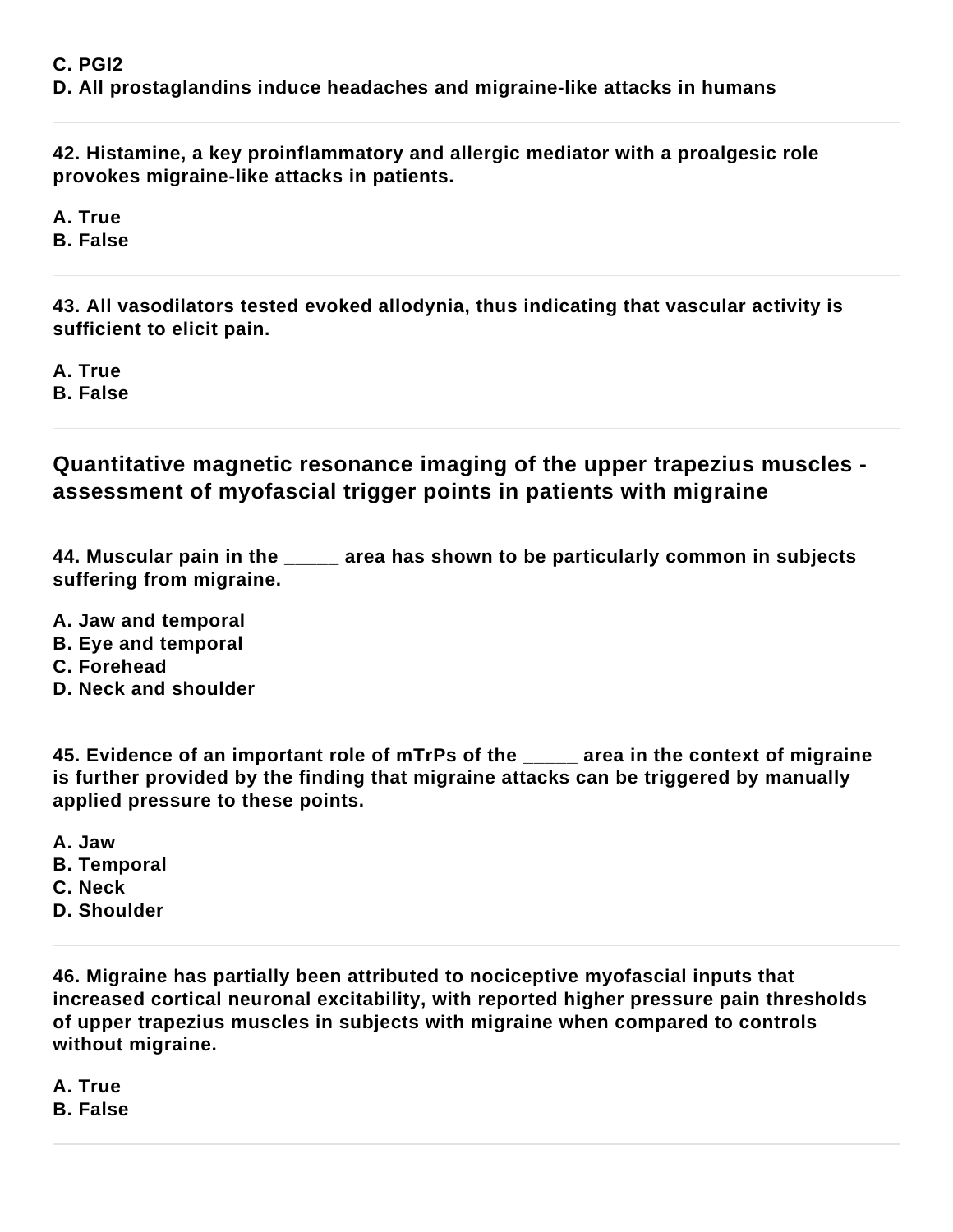**47. EMG revealed that intramuscular activity was higher \_\_\_\_\_ at mTrPs when compared with other sites.**

- **A. At rest**
- **B. During contraction**
- **C. Both at rest and during contraction**
- **D. Intramuscular activity was lower at mTrPs when compared with other sites**

**The effect of aerobic exercise on the number of migraine days, duration and pain intensity in migraine: a systematic literature review and metaanalysis**

**48. The use of a prophylactic treatment is recommended if:**

**A. Headache is present more than 4 days per month.**

**B. Disability is present despite acute medication.**

**C. Headache is present more than 2 days per month when acute medication is not effective.**

**D. The use of prophylactic treatment is recommended for all of the above situations.**

**49. Moderate quality evidence indicates that, in patients with migraine, aerobic exercise therapy decreases:**

- **A. The number of migraine days**
- **B. Pain intensity of migraine attacks**
- **C. Duration of migraine attacks**
- **D. All of the above**

**50. Based on this study's meta-analysis, there is moderate evidence that aerobic exercise can lead to a decrease of \_\_\_\_\_ migraine days per month.**

**A. 0.6 B. 1.8 C. 2.4**

**D. 3.5**

**51. Topiramate and tricyclic antidepressants show similar results compared to aerobic exercise in decreasing the number of migraine days per month.**

**A. True**

**B. False**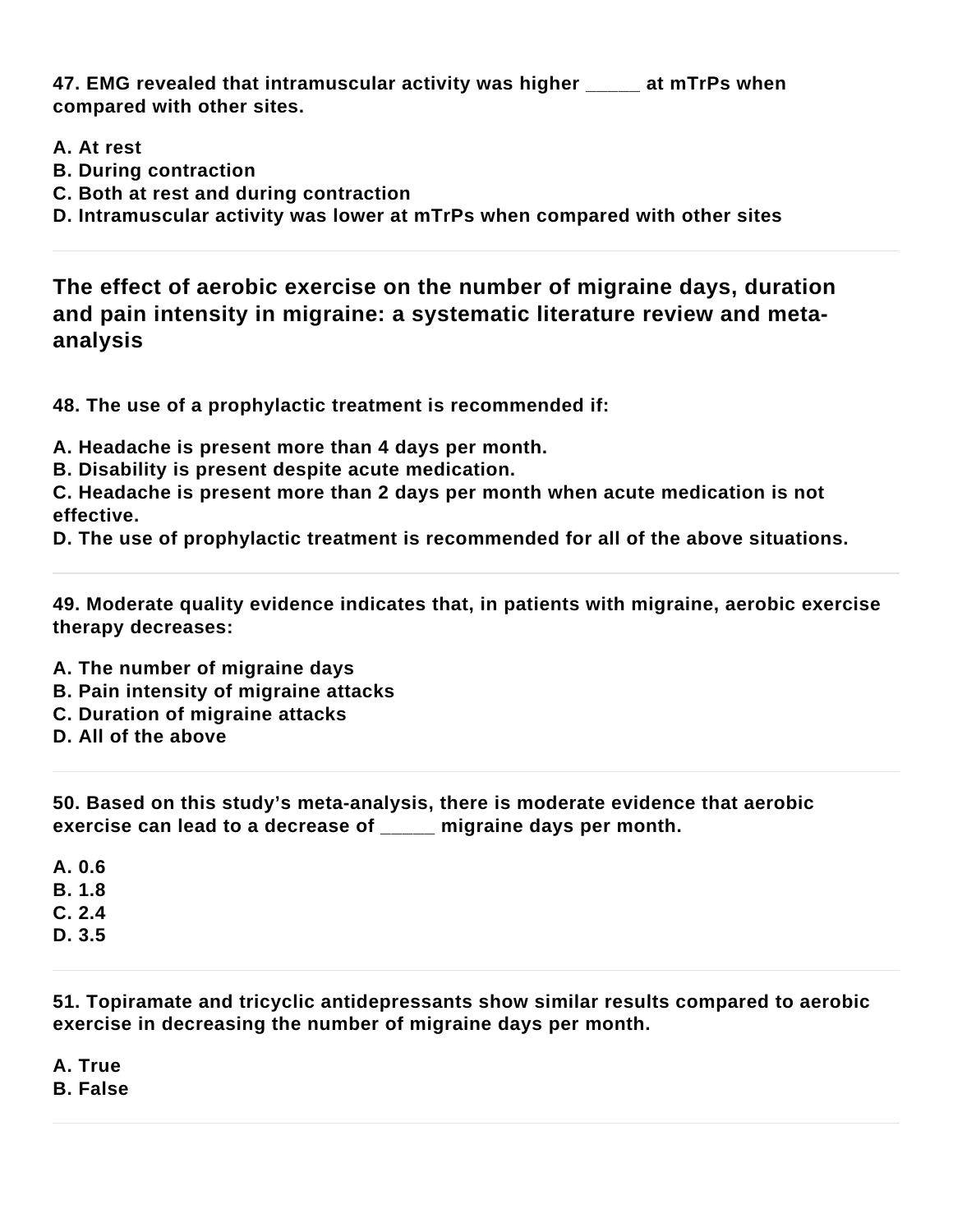**CGRP and migraine from a cardiovascular point of view: what do we expect from blocking CGRP?**

**52. Effective migraine treatment drugs must pass through the blood-brain barrier.**

**A. True**

**B. False**

**53. Calcitonin gene-related peptide receptors are located in the:**

- **A. Central nervous system**
- **B. Peripheral nervous system**
- **C. Cardiovascular system**

**D. CGRP receptors are located in the central and peripheral nervous system as well as the cardiovascular system including blood vessels and the heart**

**54. CGRP has the capability to stimulate the production of \_\_\_\_\_ by acting via a receptor located on the endothelium, eventually leadings to relaxation of vessels.**

**A. cAMP**

**B. NO**

**C. Histamine**

**D. Prostaglandin E2**

**55. Because CGRP acts as an extremely potent vasodilator, it has a pivotal role in the physiological regulation of systemic blood pressure.**

**A. True**

**B. False**

**56. CGRP causes beneficial effects on physiological cardiac hypertrophy helping the heart to distinguish physiological, exercise-induced from pathological stresses.**

**A. True B. False**

**57. Which of the following evokes CGRP release from sensory nerves and is reported to protect against myocardial injury by ischemia-reperfusion?**

**A. Estrogen**

**B. Magnesium**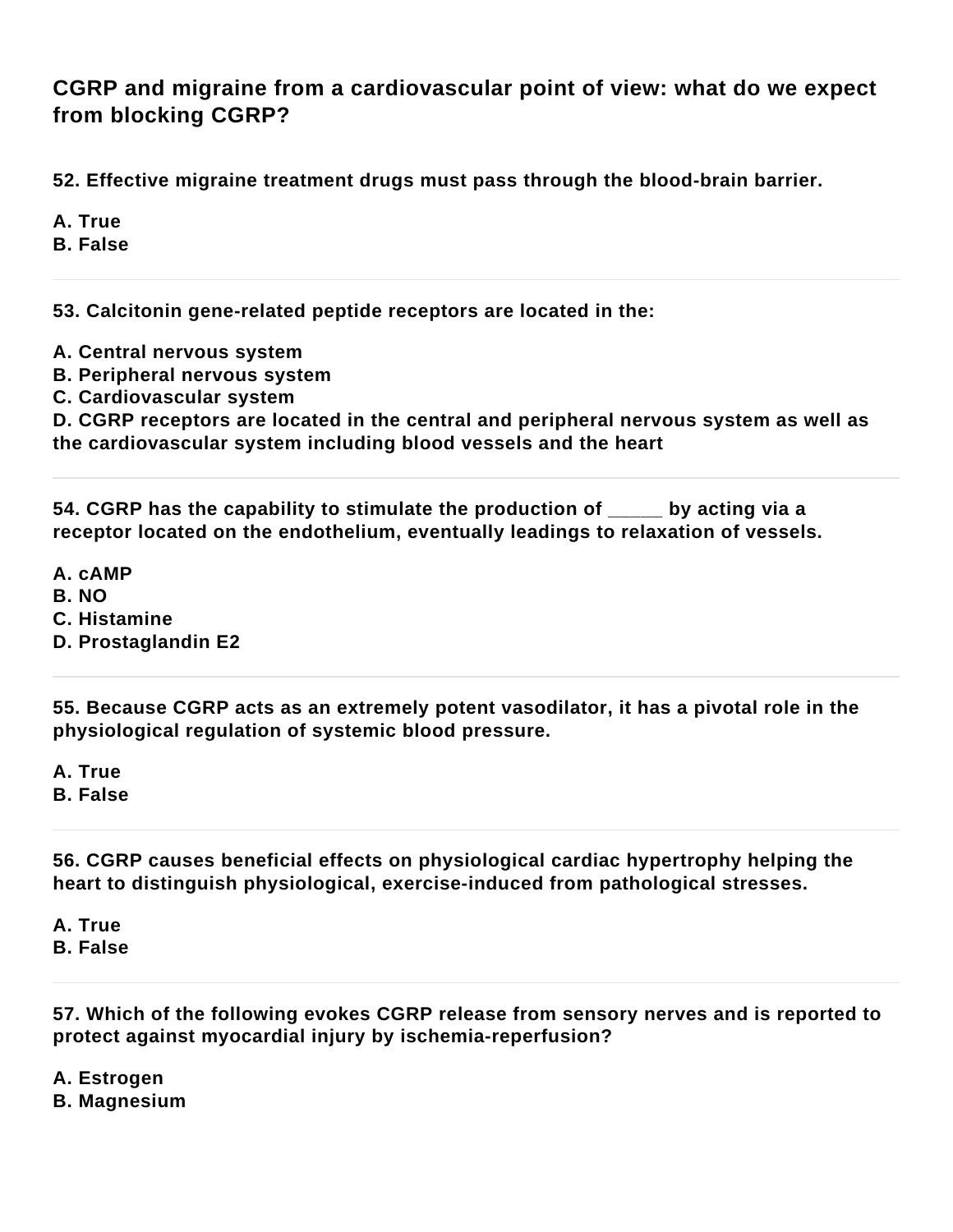**C. Vitamin D D. Capsaicin**

**58. CGRP plasma levels are higher in women than in men.**

**A. True**

**B. False**

**Patterns of medicinal cannabis use, strain analysis, and substitution effect among patients with migraine, headache, arthritis, and chronic pain in a medicinal cannabis cohort**

**59. Compared to 400 mg of Ibuprofen, 0.5 mg Nabilone, a synthetic cannabinoid, was superior in reducing:**

- **A. Daily analgesic intake**
- **B. Pain intensity**
- **C. Level of medication dependence**

**D. Nabilone was superior in reducing daily analgesic intake, pain intensity, and level of medication dependence**

**60. The primary endogenous cannabinoid receptor ligands are \_\_\_\_\_ derivatives and work via retrograde signaling receptor activation.**

**A. Arachidonic acid B. Opioid C. Glutamate D. THC**

**61. The CB1 receptor is the most abundant G protein-coupled receptor in the brain and one of the most abundant in both the peripheral and central nervous system.**

**A. True**

**B. False**

**62. THC is 20 times more anti-inflammatory than:**

**A. Hydrocortisone**

- **B. Aspirin**
- **C. Ibuprofen**
- **D. Diclofenac**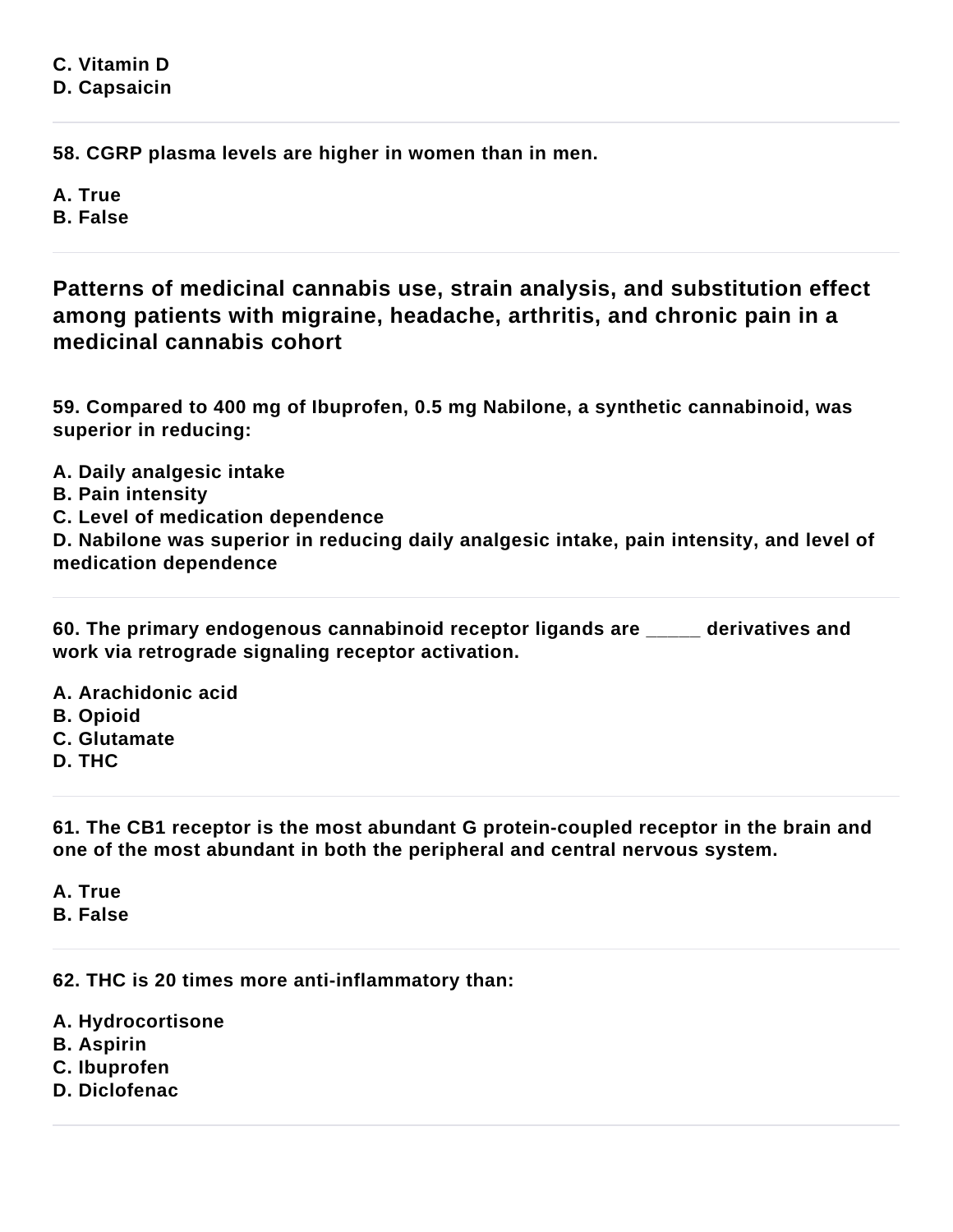**63. Cannabinoids and terpenes influence the activity of one another, resulting in strainspecific characteristics, effects, and responses.**

**A. True**

**B. False**

**64. The World Health Organization announced that in humans, CBD exhibits no evidence for abuse or dependence potential, and there is no evidence of public healthrelated problems associated with the use of pure CBD.**

**A. True B. False**

**65. Which of the following terpenes is the most commonly occurring terpene in nature and has anti-inflammatory effects in human chondrocytes, suggesting antiosteoarthritic activity?**

- **A. D-limonene**
- **B. Beta-myrcene**
- **C. Alpha-pinene**
- **D. Beta-caryophyllene**

**66. Which of the following terpenes increases the metabolic turnover of dopamine in the hippocampus and serotonin in the prefrontal cortex and striatum, suggesting that anxiolytic and antidepressant-like effects may occur by the suppression of dopamine activity related to enhanced serotonergic neurons?**

- **A. D-limonene**
- **B. Beta-myrcene**
- **C. Alpha-pinene**
- **D. Beta-caryophyllene**

**67. When comparing headache and migraine to non-headache groups, Hybrid strains were preferred in which group?**

- **A. Insomnia / sleep disorders**
- **B. Mental health conditions / PTSD**
- **C. Gastrointestinal disorder / Crohn's Disease**
- **D. Arthritis**

**68. The positive ID Migraine and headache as primary symptom patients most commonly preferred the \_\_\_\_\_ Hybrid strain specifically, which is a high THC / THCA, low CBD / CBDA strain with beta-caryophyllene followed by beta-myrcene as the**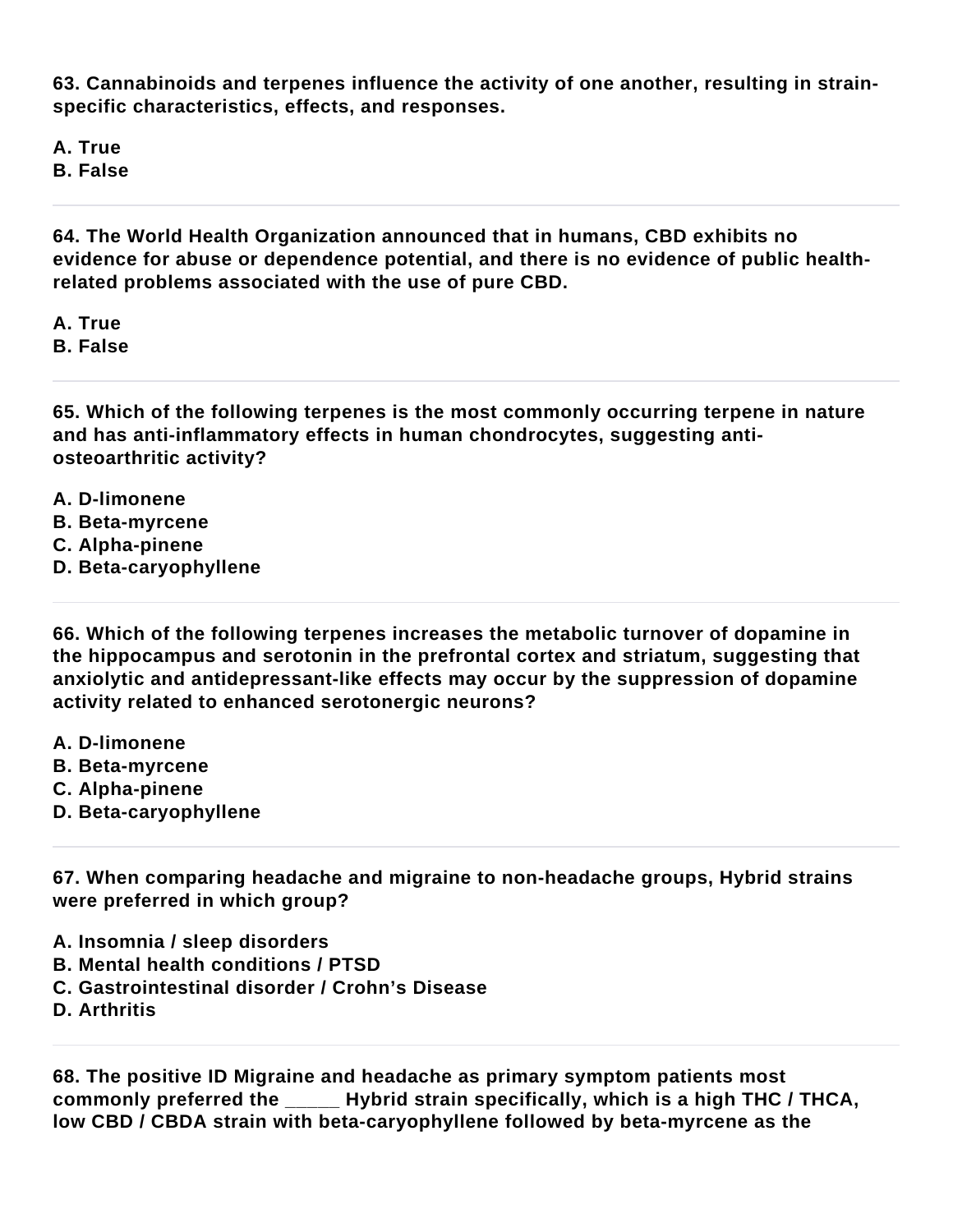**predominant terpenes.**

**A. Afghani B. Lemon Sour Diesel C. Pink Kush D. OG Shark**

**69. The "opioid-sparing effect" of cannabinoids has been well described with extensive supporting evidence showing that combining cannabis with opiates decreases opiate dose requirements.**

**A. True**

**B. False**

**70. Vaporizing or joint use were the primary methods of use across all groups, including migraine and headache, likely reflecting the need for a quick acting inhaled or non-orally ingested therapy in migraine attacks before severe pain and nausea / vomiting become prominent.**

**A. True B. False**

**Efficacy and safety of exogenous ketone bodies for preventive treatment of migraine: A study protocol for a single-centered, randomized, placebocontrolled double-blind crossover trial**

**71. There is evidence for reversible abnormalities in mitochondrial functioning in migraine and treatment with \_\_\_\_\_ has been shown to have migraine-protective effects.**

- **A. Iron and vitamin D**
- **B. Riboflavin and coenzyme Q10**
- **C. Niacin and omega-3 fatty acids**
- **D. Thiamin and vitamin B12**

**72. Lactic and pyruvic acid, markers of mitochondrial disease, have been found to be increased in migraineurs.**

**A. True**

**B. False**

**73. Preliminary evidence suggests that the migraine-protective effect may outlast the**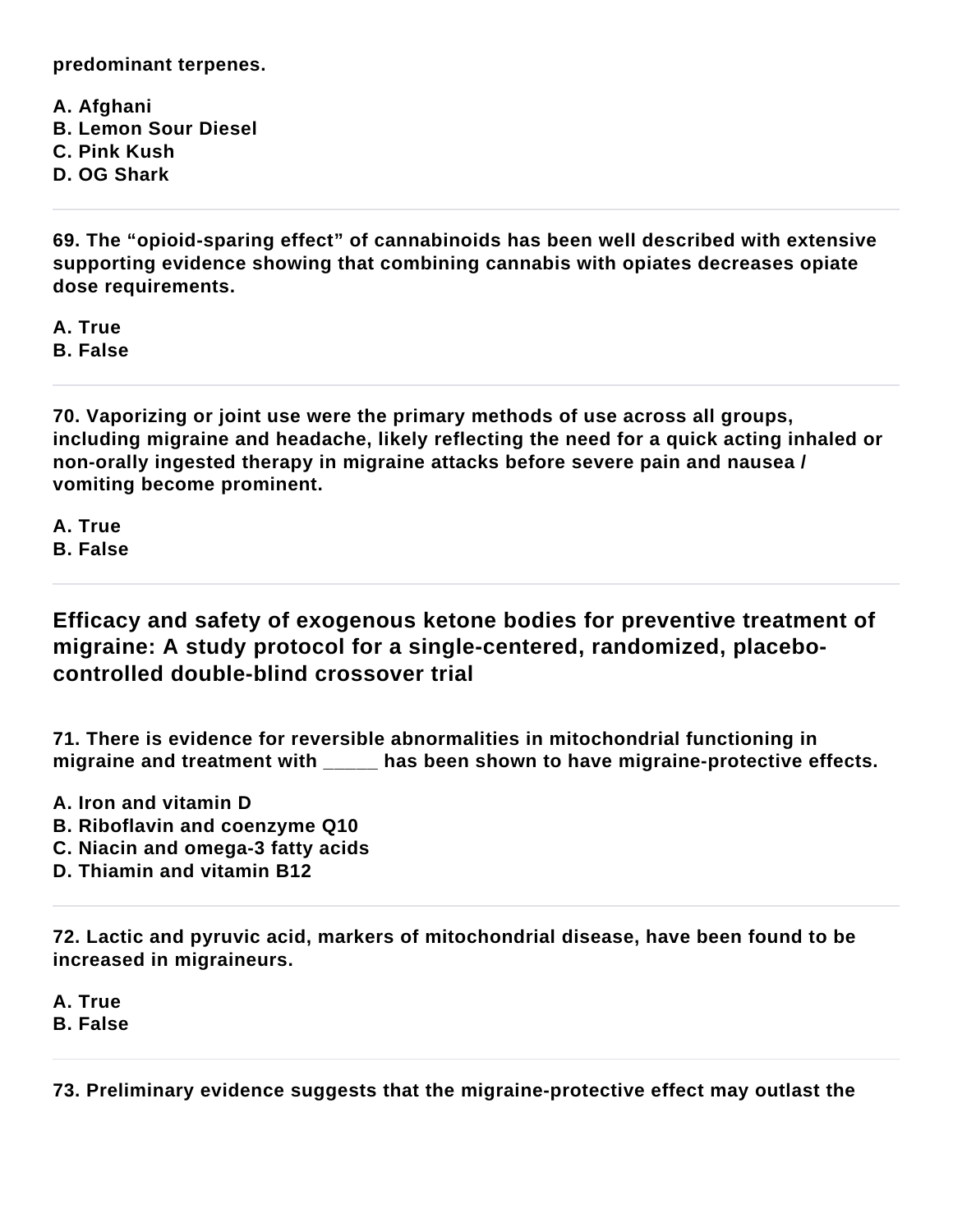**duration of ketosis for those on the ketogenic diet. A diet high in \_\_\_\_\_, which simulates the metabolic effects of starvation.**

**A. Fat B. Protein C. Carbohydrate D. Fiber**

**Saliva molecular inflammatory profiling in female migraine patients responsive to adjunctive cervical non-invasive vagus nerve stimulation: the MOXY Study**

**74. Non-invasive vagus nerve stimulation demonstrated the capability to effectively act as adjunctive prophylaxis and rescue intervention in episodic and chronic migraine.**

**A. True**

**B. False**

**75. Transcutaneous stimulation of the auricular branch of the vagal nerve at 25 Hz promoted a significantly larger reduction of chronic migraine frequency compared to 1 Hz.**

**A. True B. False**

**76. Compared to sham stimulation in healthy individuals, nVNS significantly decreased serum concentrations of:**

**A. IL-1 beta B. IL-6 C. IL-10 D. IL-24**

**77. Application of painful, facial electrocutaneous stimulation and adjunctive capsaicindriven inflammation increased oxytocin expression in CGRP-containing trigeminal ganglion neurons, indicating the important role of oxytocin in migraine pathophysiology.**

**A. True B. False**